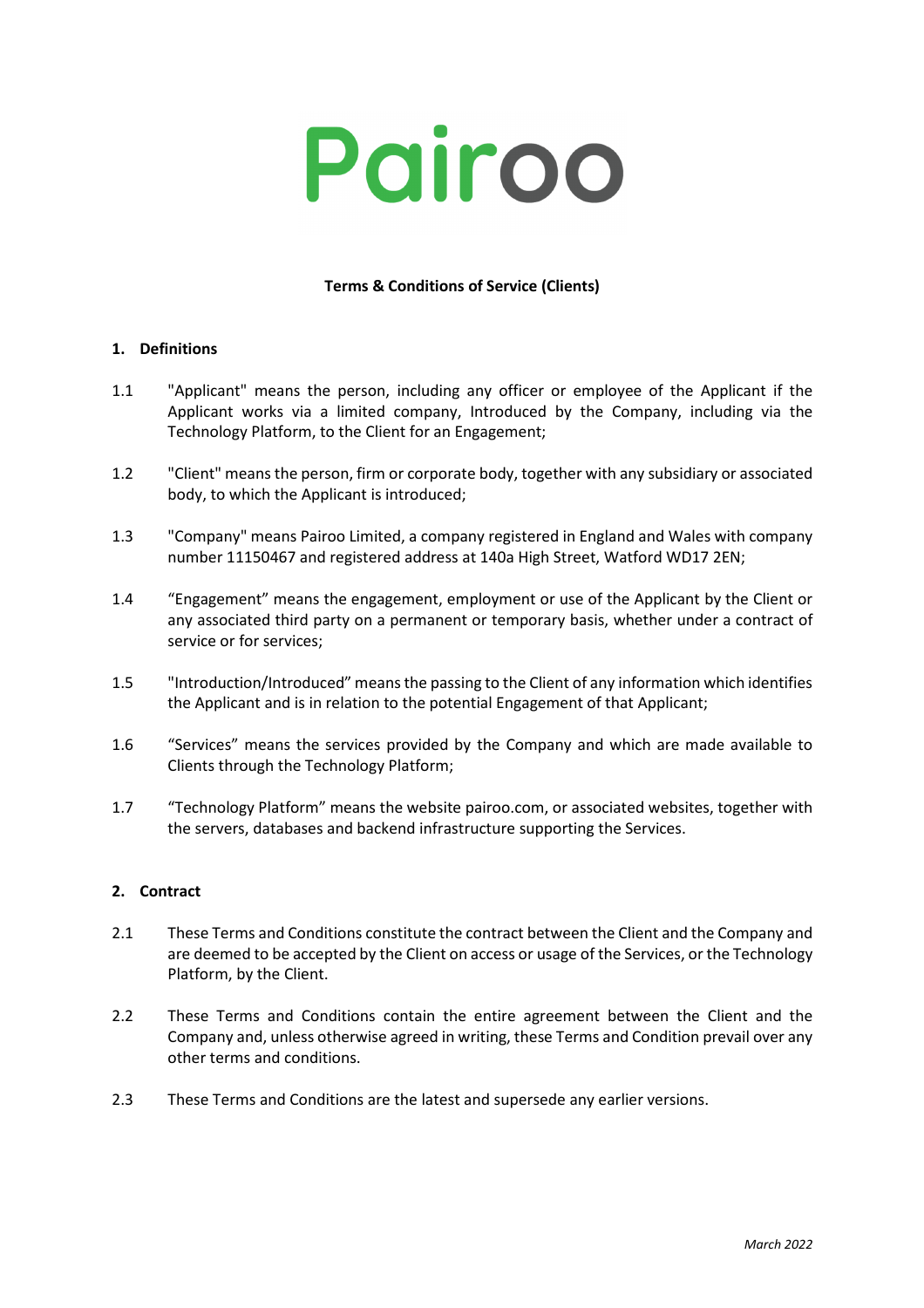#### **3. The Services**

- 3.1 The Company may provide the Client with access to the Technology Platform in order to help facilitate engagement between the Client and potential Applicants.
- 3.2 If a Client is given access to the Technology Platform then the Client will be able to post locum jobs which are then published and viewable by potential Applicants. The Client may also request that the Company posts locum jobs onto the Technology Platform on their behalf. The Client is responsible for the accuracy of all the details that are posted on to the Technology Platform in respect of their locum jobs.
- 3.3 The Client is also responsible for selecting which compliance documents it requires from Applicants. The Technology Platform is designed such that only Applicants who have the requested compliance documents can apply for the Client's locum jobs, although the Client is ultimately responsible for ensuring that the Applicants have all the necessary compliance documents.
- 3.4 Applicants may apply for the locum jobs for a particular Client either directly on the Technology Platform or via the Company. The Client is responsible for selecting or confirming the Applicant that they want to offer the locum job to.
- 3.5 If the Client accepts an Applicant for an Engagement then that forms a legally binding contract between the Client and the Applicant directly based on the details as set out in the locum job posting.
- 3.6 Upon completion of an Engagement, the Applicant will submit to the Client, directly or via the Company or the Technology Platform, an electronic or paper timesheet detailing the time that the Applicant has been engaged. The Client is responsible for checking the timesheet in a timely manner upon submission and then approving or querying the timesheet. Once a timesheet is approved then the Client is thereby irrevocably confirming that the details in the timesheet are all correct.
- 3.7 The Client agrees and accepts that for a period of six months from the date of an Applicant last being Introduced to the Client, the Client will not engage that Applicant in a direct or indirect capacity other than via the Technology Platform or the Company. This clause applies to all Applicants introduced to the Client, including those who are not offered a locum job following their Introduction. Should the Client wish to engage, other than via the Technology Platform, an Applicant that has been introduced to it, then it should notify the Company ahead of such engagement and the Client should pay a fee of £5,000 per Applicant. Failure to notify the Company ahead of the engagement would result in a breach of these terms and conditions of service and would make the Client liable to pay a fee to the Company equal to the maximum of (i) 30% of the annual salary of the Applicant and (ii) £10,000, for each Applicant.
- 3.8 If the Company provides the Client with access to the Technology Platform then such access is provided on the basis that it is limited to that Client, revocable, non-exclusive, nonsublicensable and non-transferable. Whilst the Client has access to the Technology Platform the Client is allowed unlimited use of the Technology Platform and such use can be on an unlimited number of devices, provided that such devices belong to the Client.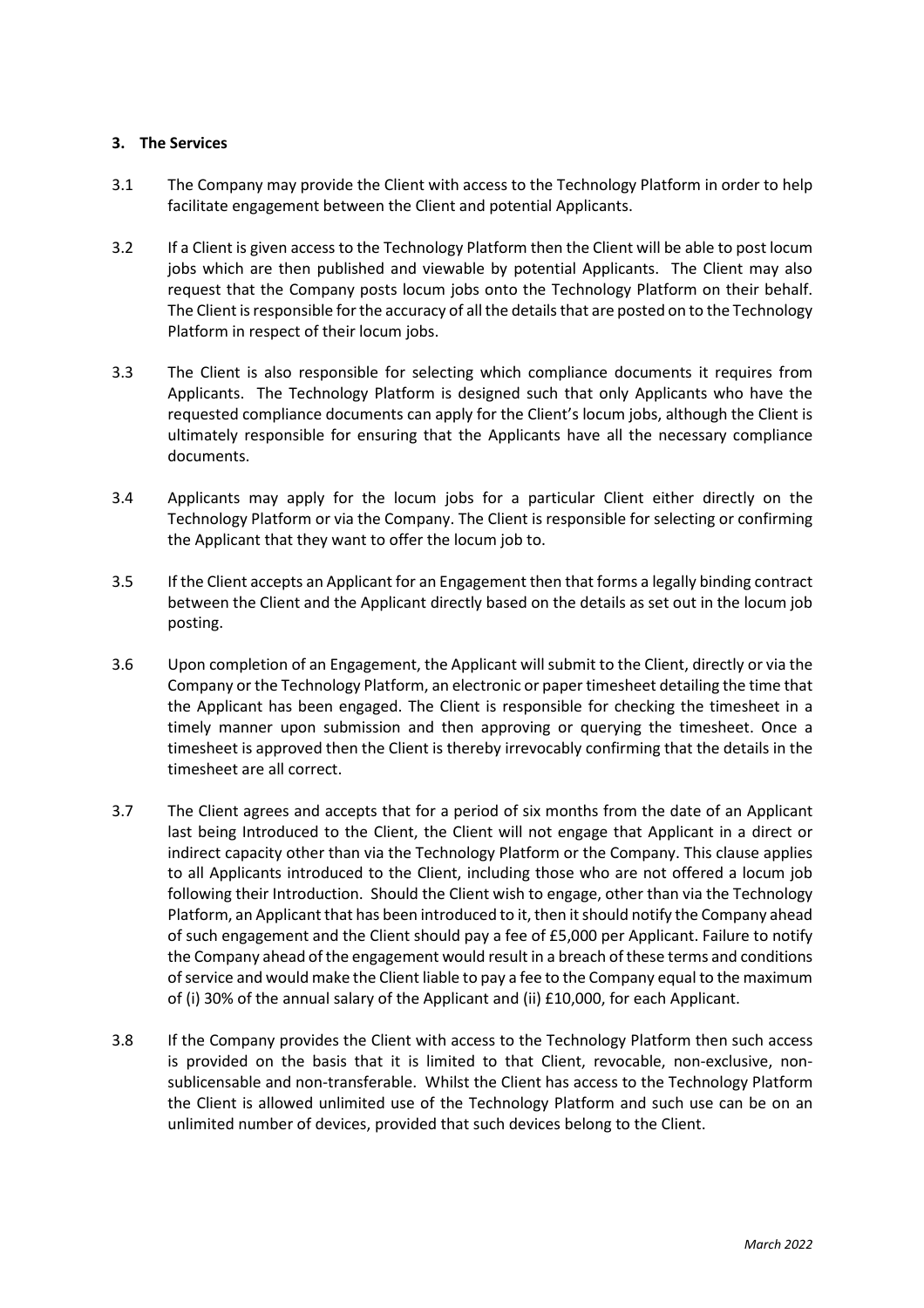- 3.9 The Company will undertake checks on the compliance documents uploaded by Applicants but the Client acknowledges that the Company is a software provider and is not a recruitment company. The Client is ultimately responsible for checking the compliance documents for the Applicants who apply for their locum jobs and for ensuring that those compliance documents meet the required standard for the Client.
- 3.10 Any and all Applicants that a Client sources using the Technology Platform will be directly engaged by the Client and are not employees or affiliates of the Company.
- 3.11 If the Client falls under the IR35 rules, such that the Client is responsible for determining if the locum job falls inside or outside IR35, then the Client is responsible for making all the necessary PAYE/NI deductions and for making payment of such PAYE/NI directly to HMRC. The Technology Platform may assist the Client in calculating the PAYE/NI but the Client is ultimately responsible for the accuracy of such PAYE/NI calculations.
- 3.12 The Client is not permitted to remove any copyright, trademark or other proprietary notices from the Services or the Technology Platform. The Client is not permitted to reproduce, modify, prepare derivative works based upon, distribute, license, lease, sell, resell, transfer, publicly display, publicly perform, transmit, stream, broadcast, decompile, reverse engineer, disassemble, link to, mirror, use any programs or scripts to scrape, index, survey, data mine or otherwise exploit the Services or the Technology Platform.
- 3.13 The Company, solely at its discretion, reserves the right to enhance, modify, or change in any way, any part of the Services or the Technology Platform at any time and with no prior notice.
- 3.14 The Company reserves the right to temporarily limit or terminate the Technology Platform, in whole or in part, at any time, without prior notice and for any reason.

# **4. Fees**

- 4.1 The fees to be charged by the Company to the Client will be agreed separately.
- 4.2 If the Client wishes to cancel an Engagement that has already been accepted with an Applicant then it must promptly notify, in writing, both the Applicant and the Company. The Client may be liable to payment of fees and charges, subject to the amount of notice provided in respect of such cancellation, as shown in the table below:

| <b>Engagement cancelled</b>             | <b>Cancellation fee</b>                 |
|-----------------------------------------|-----------------------------------------|
| More than 7 days prior to the intended  | 0% of amount payable to Applicant and   |
| start of the accepted Engagement        | Company                                 |
|                                         |                                         |
| More than 48 hours but less than 7 days | 50% of amount payable to Applicant and  |
| prior to the intended start of the      | Company                                 |
| accepted Engagement                     |                                         |
| 48 hours or less prior to the intended  | 100% of amount payable to Applicant and |
| start of the accepted Engagement        | Company                                 |
|                                         |                                         |